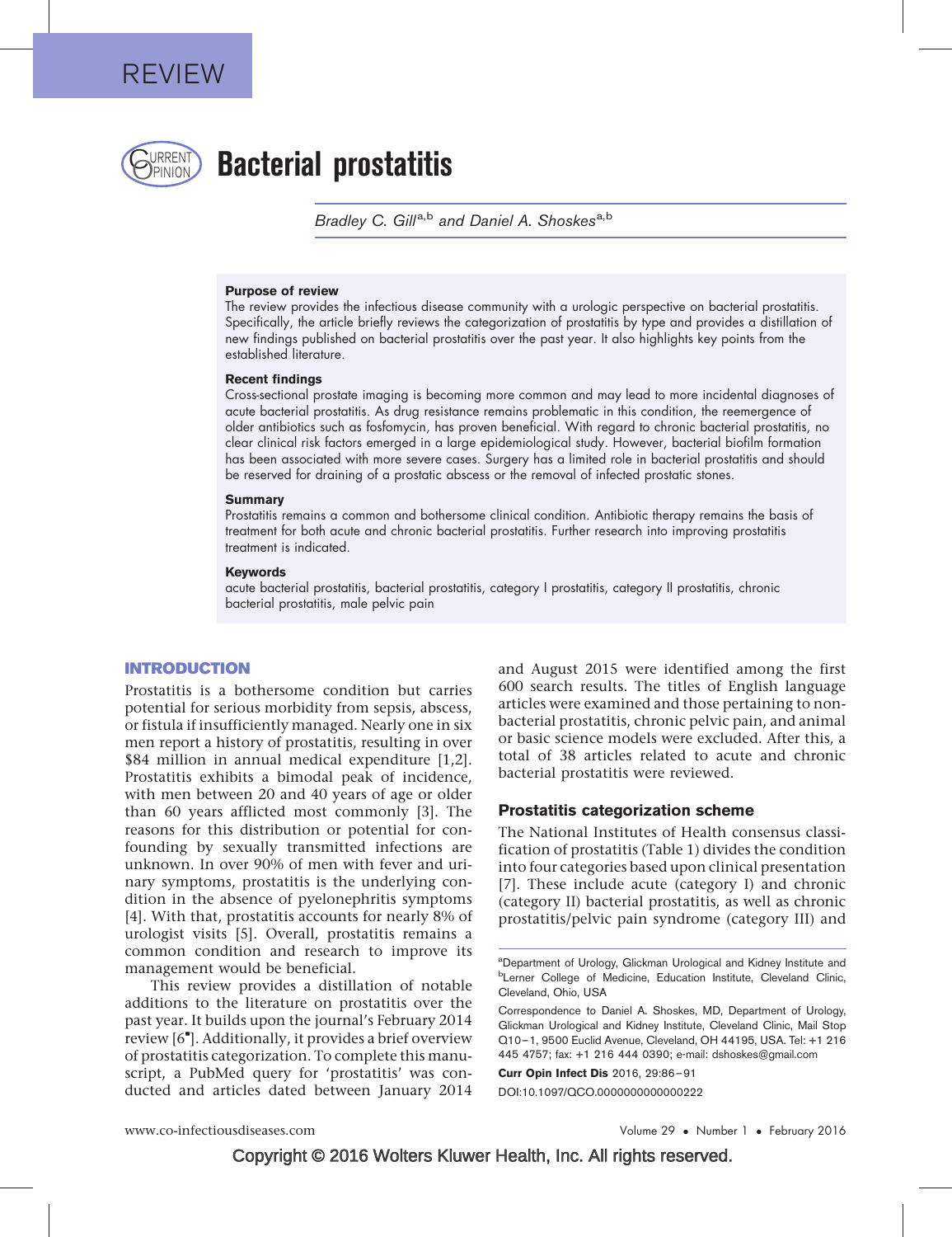# KEY POINTS

- Tailoring antibiotic treatment to culture-proven bacterial sensitivity is essential.
- Any chosen antibiotic must penetrate the prostate and reach therapeutic levels.
- Antibiotic resistance is increasingly problematic.
- The indications for surgery in managing prostatitis remain limited and very specific.

asymptomatic inflammatory prostatitis (category IV). To date, no data support the role of 'hidden' infection or atypical organisms in category III or IV prostatitis. As such, there is no role for antibiotic therapy in these conditions, despite many patients strongly believing a true infection exists and seeking out multiple practitioners to diagnose one.

## CATEGORY I PROSTATITIS: ACUTE BACTERIAL PROSTATITIS

Acute bacterial prostatitis or National Institutes of Health category I prostatitis (CIP) is defined as an acute urinary tract infection (UTI) with prostatic involvement. Patients are usually febrile and may present with urinary retention. Infection results from bacteria ascending the urethra, reflux of contaminated urine into the prostatic ducts, direct introduction of bacteria during transrectal biopsy or urethral instrumentation, or hematogenous seeding. Causative organisms include Escherichia coli in most (65–80%) cases with Pseudomonas aeruginosa, Proteus mirabilis, Klebsiella spp., Serrita, and Enterobacter spp. comprising the remainder [\[8–10\]](#page-4-0). With impaired immunity, other microorganisms like fungi (Cryptococcus spp. or Histoplasma spp.) and Gram-positive (skin flora) bacteria, as well as Mycobacterium tuberculosis may be implicated.

## **Diagnosis**

Men typically present with systemic symptoms (malaise, fevers, chills, and sweats), evidence of UTI

Table 1. National Institutes of Health consensus definition and classification of prostatitis

| National Institutes of Health consensus definition and<br>classification of prostatitis |
|-----------------------------------------------------------------------------------------|
| Acute bacterial prostatitis                                                             |
| Chronic bacterial prostatitis                                                           |
| Chronic prostatitis/chronic pelvic pain syndrome                                        |
| Asymptomatic inflammatory prostatitis                                                   |
|                                                                                         |

(dysuria, urinary frequency, and urinary urgency), and focal symptoms (pelvic or perineal pressure) suggestive of prostatic involvement. Obstructive urinary symptoms (weak stream, dribbling, and hesitancy) may also present, with urinary retention possible. Commonly, an intervention such as transrectal ultrasound-guided prostate biopsy may precede presentation. A sexual history may indicate the risk of a sexually transmitted infection.

Rectal examination almost always shows a tender prostate. However, caution is warranted during digital rectal examination, as aggressive prostate palpation can release bacteria and inflammatory cytokines triggering an abrupt clinical decompensation, thus contraindicating prostatic massage. Serum laboratory assessment in CIP generally reveals leukocytosis. During infection, prostatespecific antigen is invariably elevated and has no diagnostic value for prostate cancer. Urinalysis and urine culture are essential and blood cultures are indicated for a clinical suspicion of sepsis. All men should have a postvoid residual urine volume measurement, as urinary retention may not be evident. Imaging with computed tomography (CT) scan or ultrasound may reveal an enlarged and inflamed heterogeneously appearing prostate, but is not necessary unless concern for prostatic abscess exists.

## **Treatment**

Successful treatment of CIP rests upon completion of a sufficient course of appropriate antibiotic. The agent used must have demonstrated sensitivity against the infecting organism and also reach therapeutic levels in the prostate. During acute infection with prostatic inflammation, most antibiotics do penetrate the prostate (except nitrofurantoin) [\[11\].](#page-4-0) Without evidence of systemic disease or urinary retention, an oral antibiotic for 2–4 weeks is generally sufficient. Typical agents include a fluoroquinolone or trimethoprim-sulfamethoxazole, with the quinolones reaching 3–4 times higher intraprostatic concentrations than beta-lactam antibiotics [\[10\].](#page-4-0) Repeat urine culture during therapy to assess for bacterial eradication is necessary, if clinical improvement is not seen, however, all cases of CIP should have a confirmatory urine culture about 1 week following antibiotic completion to ensure bacteriologic cure.

The acutely ill patient warranting hospitalization for prostatitis will present a clinical picture of sepsis or a systemic inflammatory response syndrome. Urinary tract decompression is often required for urinary retention with grossly infected urine via a short-term indwelling urethral catheter,

0951-7375 Copyright © 2016 Wolters Kluwer Health, Inc. All rights reserved. www.co-infectiousdiseases.com 87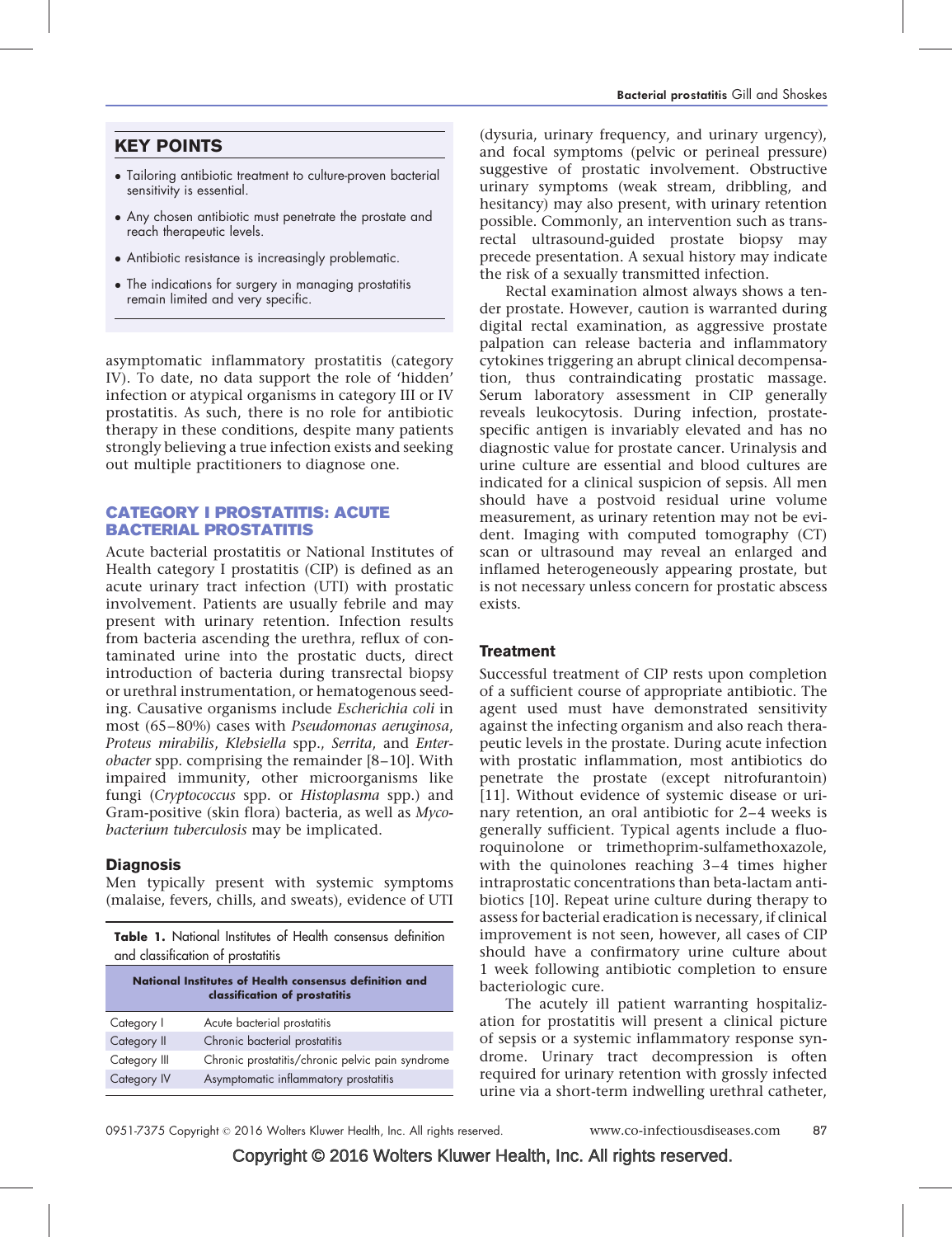clean intermittent urethral catheterization, or a suprapubic catheter. Parenteral antibiotic therapy is indicated until clinical stabilization is achieved, with the chosen regimen guided by local antibiogram results. Typical treatment consists of empiric broad coverage with a fluoroquinolone and aminoglycoside, possibly in combination with a penicillin or cephalosporin (second/third generation). Based upon blood and urine culture results, a transition to oral antibiotics can be completed.

Additional treatments to address pain, inflammation, and anatomic complications may be warranted in some patients. In instances of persistent or very slowly improving CIP, the presence of prostatic abscess must be considered. Cross-sectional imaging with CT can be helpful identifying an abscess and facilitating transurethral or transperineal drainage. A transrectal ultrasound may also identify prostatic abscesses, and if done under anesthesia, can accommodate concomitant transrectal drainage. The pain and discomfort accompanying prostatitis is thought to stem from local inflammation. The use of nonsteroidal antiinflammatory medications can markedly reduce prostatitis-related pain [\[12\]](#page-4-0). In addition, the administration of an alfa-1-adrenergic antagonist has also been found to aid in prostatitis-related lower urinary tract symptom relief [\[13\].](#page-4-0)

## New developments

Several reports of imaging in prostatitis have recently been published, likely secondary to increases in the use of multiparametric MRI for prostate cancer diagnosis and active surveillance. A description of Bacillus Calmette–Guerin (BCG) granulomatous prostatitis, secondary to BCG therapy for bladder cancer, highlighted nearly identical imaging characteristics of this condition and prostate cancer [\[14\]](#page-4-0). Another study detailed the imaging characteristics that differentiate the lesions [\[15\].](#page-4-0) Subsequently, a review of MRI findings in acute and chronic prostatitis, as well as prostate cancer, detailed the challenges of discriminating between these clinical entities [\[16](#page-4-0)"[\].](#page-4-0) Reports of radiotracer imaging in prostatitis were also published, with one describing positron emission tomography (PET)/CT to diagnose and observe CIP resolution [\[17\]](#page-4-0). A separate report noted incidental cases of BCG granulomatous prostatitis on PET/CT and reviewed typical PET/CT findings in acute prostatitis [\[18\].](#page-4-0) Taken together, these new reports of imaging in prostatitis suggest the incidence of its incidental detection may increase as prostate MRI becomes more common, although true CIP presents as a symptomatic condition.

Urologic procedures may incite UTIs and prostatitis. A case report detailed a case of Salmonella typhimurium prostatitis in a spinal cord injury patient performing clean intermittent urethral catheterization and discussed the role of perineal colonization and bacterial seeding in such a setting [\[19\].](#page-4-0) A comparison of the clinical details in a series of CIP after transrectal prostate biopsy described a higher incidence of sepsis and antibiotic-resistant bacteria in the postbiopsy prostatitis group  $[20$ <sup> $\blacksquare$ </sup>. Current guidelines recommend under 24h of periprocedural antibiotic prophylaxis for prostate biopsy [\[21\]](#page-4-0). Another series noted all cases of postbiopsy prostatitis were caused by drug-resistant E. coli and treatment with an intravenous thirdgeneration cephalosporin or imipenem was effective for these [\[22\].](#page-4-0) A comparative analysis of transrectal and transurethral procedures found similar results, but Pseudomonas spp. were far more com-mon in transurethral procedures [\[23](#page-4-0)"[\].](#page-4-0)

Lastly, several case reports on CIP were recently published. One was that of a Stapylococcus aureus prostatic abscess diagnosed by CT and MRI in an immunocompetent host with the classic clinical picture of persistent prostatitis and worsening infectious symptoms [\[24\].](#page-4-0) The remaining reports highlighted acute Coccidioides fungal prostatitis and acute Raoultellaplanticola bacterial prostatitis in hosts immune compromised secondary to corticosteroids and immunosuppression for renal transplant, respectively [\[25,26\].](#page-4-0) A review on diagnosis and treatment of prostatic tuberculosis, with an emphasis on drug-resistance in Eastern Europe and Central Asia, was also completed [\[27\].](#page-4-0)

## CATEGORY II: CHRONIC BACTERIAL PROSTATITIS

Recurrent UTIs with the same organism suggest a persistent source of urinary tract bacterial seeding. Chronic bacterial prostatitis or category II prostatitis (CIIP) is defined as recurrent UTIs with the same organism in prostatic secretions during asymptomatic periods [\[7\]](#page-4-0). Only 10% of men with CIP will eventually develop CIIP [\[28\].](#page-4-0) Similarly, CIIP comprises just 10% of all prostatitis cases [\[29\]](#page-4-0). CIIP may also impair fertility per its association with impaired semen quality and a higher prevalence of premature ejaculation with Chlamydia trachomatis infection [\[30,31\]](#page-4-0). Causative organisms include E. coli in most cases with P. aeruginosa, P. mirabilis, Klebsiella spp., and Enterobacter spp. leading to others [\[32\]](#page-4-0).

## **Diagnosis**

A recent consensus guideline reviews patient evaluation and management in CIIP  $[33$ <sup> $]$ </sup>. The history is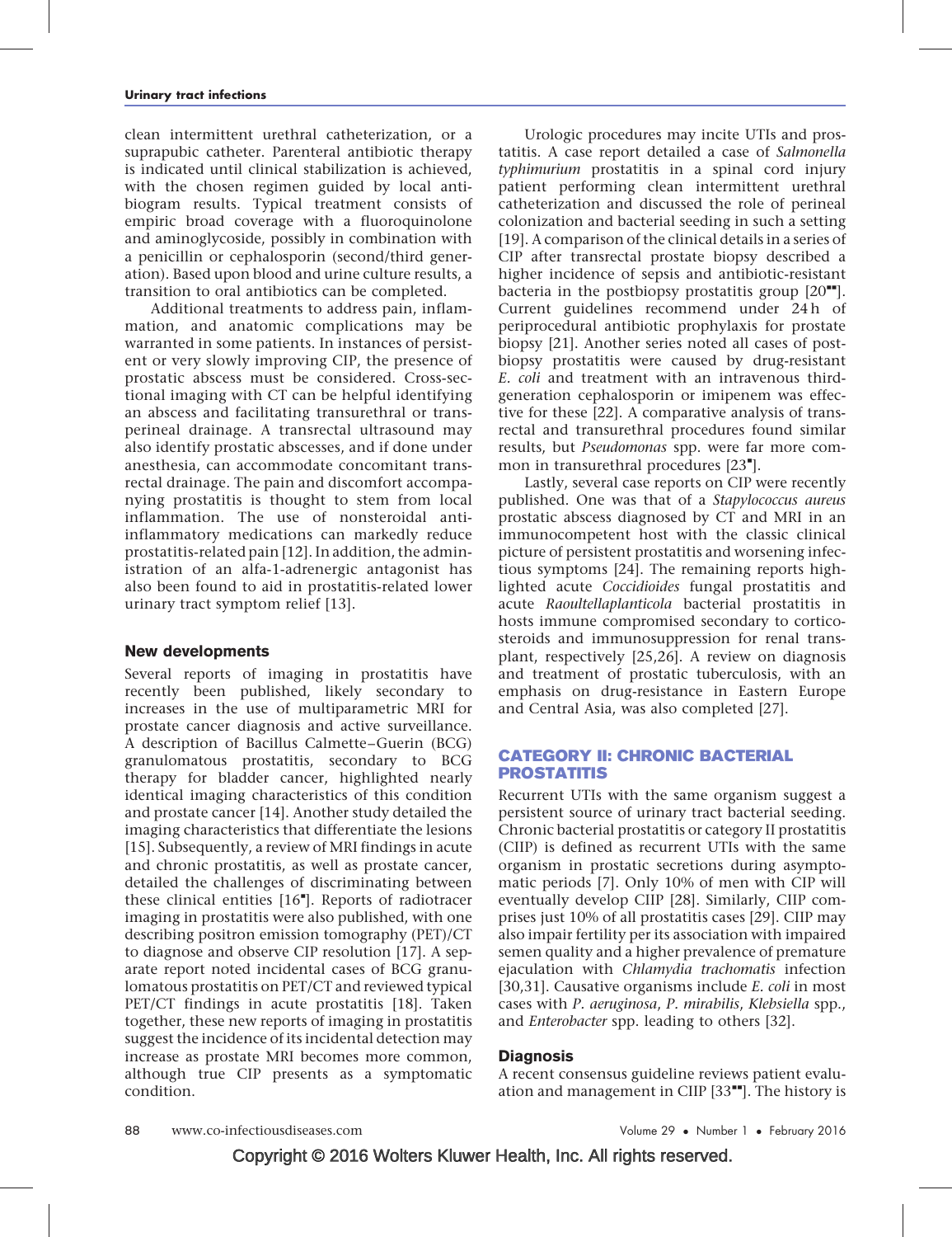that of intermittent symptomatic episodes that resemble CIP, but generally without fever, which resolve with antibiotic treatment. The crux of CIIP diagnosis is the 'two glass test,' where a clean catch urine specimen is obtained prior to examination and a second specimen of expressed prostatic secretions is collected during prostatic massage or within the first urination following this [\[34\]](#page-5-0). These specimens are then sent for culture to screen for infection and identify the causative agent. No hard evidence exists for a diagnostic cutoff in colony count for symptomatic patients. Semen or ejaculate culture may increase the number of bacteria detected, but decreases the specificity for true uropathogens secondary to skin contaminants [\[35\]](#page-5-0). Transrectal ultrasound may be helpful to identify heavy prostatic calcification, which may serve as a nidus for recurrent infection.

## **Treatment**

The basis of CIIP treatment is antibiotics. Unlike CIP, the ability of antibiotics to penetrate the noninflamed prostate is crucial in drug selection. Generally, antibiotics with a high pKa (acid dissociation constant) and increased lipid solubility have superior prostatic penetration. The quinolones, sulfas, macrolides, and tetracyclines typically exhibit these features [\[36\]](#page-5-0). If indicated, sexually transmitted infection with C. trachomatis, should be treated [\[37\].](#page-5-0) In all cases, the optimal duration of antibiotics is at least 2–4 weeks, with up to 6 weeks or repeated treatment courses often needed [\[32,38\]](#page-4-0). However, despite prolonged administration of optimal agents, a 25–50% recurrence rate exists [\[39,40\]](#page-5-0). If the source of prostatic infection cannot be eliminated, long-term low-dose antibiotic therapy may suppress symptomatic recurrences, but longterm data on this approach are lacking [\[32,36\].](#page-4-0)

Apart from antibiotic bacterial eradication, nonsteroidal anti-inflammatory medications can reduce discomfort and local symptoms. Additionally, there are some data that alfa-1-adrenergic antagonists may expedite symptom resolution and reduce bacteriologic recurrence [\[41\].](#page-5-0) Given the often frequent and prolonged antibiotic courses, the authors feel probiotic use may reduce the risk of antibioticrelated diarrhea. The role for surgery in CIIP is limited. The transurethral elimination of prostatic tissue, by various techniques, may resolve elevated postvoid residual urine volumes and eradicate bacteria-harboring intraprostatic stones, removing these risks for infection. Otherwise, in very rare situations, where recurrent life-threatening sepsis develops, radical prostatectomy, which includes seminal vesicle removal, can be discussed.

## New developments

Clarifying risk factors for CIIP may improve its treatment. A large epidemiological analysis using the Health Professionals Follow-Up Study cohort found no associations between lifestyle risk factors and chronic prostatitis/chronic pelvic pain syndrome [\[42](#page-5-0)"[\].](#page-5-0) Although in a group of 50 chronic spinal cord injury patients, asymptomatic bacterial prostatitis was unrelated to recurrent UTIs upon routine urologic evaluation [\[43\]](#page-5-0). An investigation of rapid diagnosis using prostatic fluid leukocyte CD64 expression compared to bacterial cultures showed promise in expediting laboratory confirmation of prostatitis per the authors' interpretation of the data [\[44\].](#page-5-0)

High recurrence rates suggest incomplete bacterial elimination occurs with CIIP treatment. In 34 spinal cord injury patients with CIIP only two had bacterial eradication [\[45\]](#page-5-0). This suggests interventions should be limited to symptomatic cases. Certain bacterial virulence factors may predispose to persistent prostatic infection. One study cultured prostatic bacterial isolates for quantitative assessment of biofilm production and found biofilm producing bacteria were positively associated with symptom severity and negatively with improvement upon treatment  $[46"$  $[46"$ . Another study identified seminal vesiculitis using single photon emission computerized tomography and found typical CIIP organisms in percutaneous aspirates [\[47](#page-5-0)"[\].](#page-5-0) This suggests the seminal vesicles may sequester bacteria causing recurrent prostatic infections.

Antibiotics remain the foundation of CIIP treatment. The tolerability and efficacy of daily 500 mg levofloxacin for 4 weeks was recently validated in Saudi Arabian patients [\[48\]](#page-5-0). The comparative effectiveness of the newer macrolide roxithromycin relative to ciprofloxacin and aceclofenac was also demonstrated [\[49\].](#page-5-0) Nutriceutical supplementation (Serenoarepens/Lactobacillus sporogens/arbutin) with prulifloxacin antibiotic therapy was found to be superior to the antibiotic alone for bacteriologic cure and symptoms [\[50\]](#page-5-0). Otherwise, rifaximin with probiotic VSL#3 was found superior to no treatment for reducing the progression of bacteriologically cured CIIP in men with irritable bowel syndrome, based upon the benefit of probiotics observed in the latter condition [\[51\].](#page-5-0)

A pair of case reports on drug-resistant bacterial prostatitis treated with fosfomycin detailed the related pharmacokinetics of each [\[52\].](#page-5-0) Commentary accompanying this provided insight into using fosfomycin for UTI [\[53\].](#page-5-0) Another study assessed intraprostatic, urinary, and serum concentrations of fosfomycin after oral administration, which identified reasonable levels in the normal prostate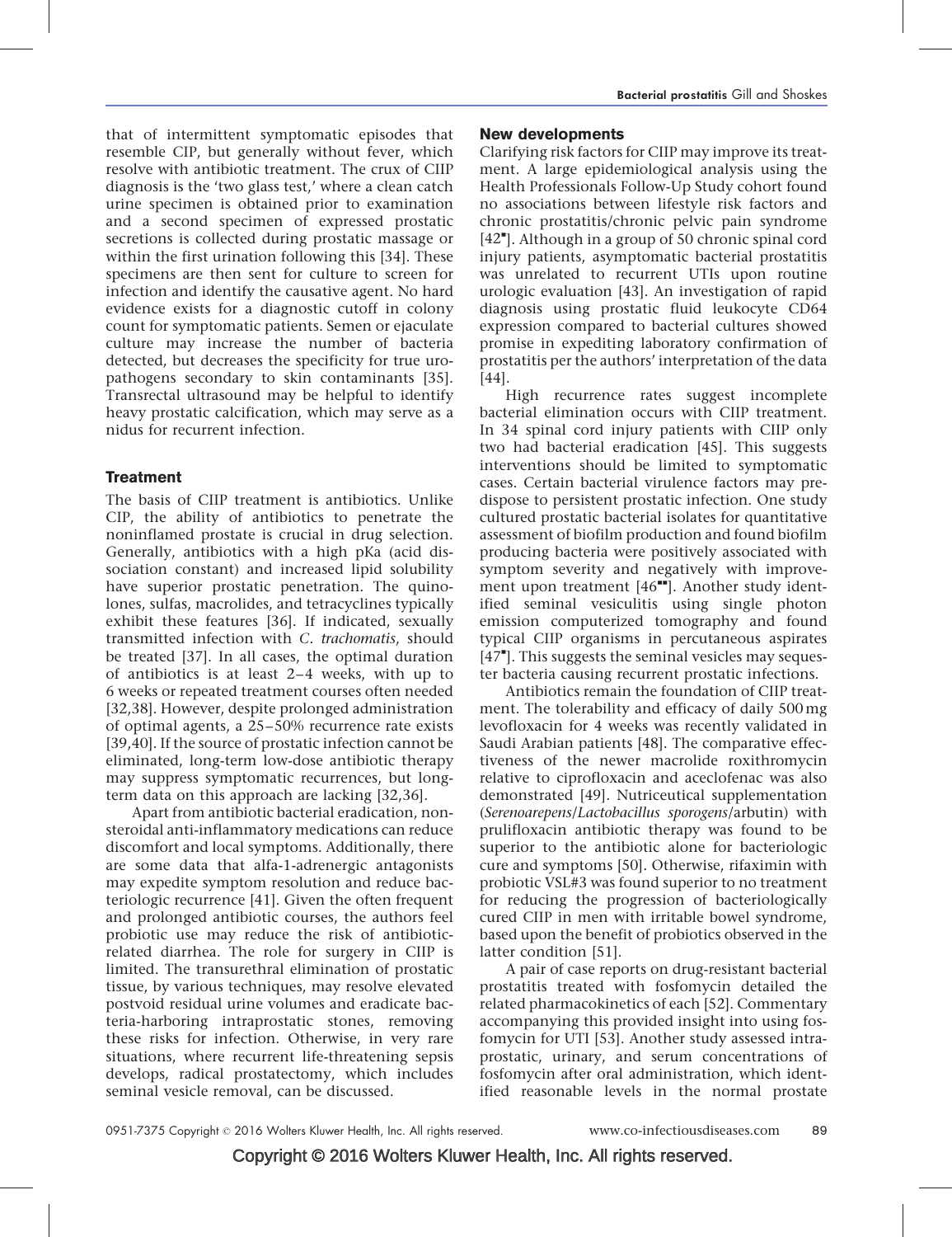<span id="page-4-0"></span>without inflammation  $[54$ <sup>---</sup>[\].](#page-5-0) A similar study described the pharmacokinetics and pharmacodynamics of piperacillin–tazobactam by measuring serum and prostate tissue levels at transurethral prostate resection [\[55\].](#page-5-0) It found that isolates of E. coli, Klebsiella spp., and Proteus spp. would be sufficiently treated but P. aeruginosa would not, according to minimum inhibitory concentrations.

Along with medical treatment, surgical intervention was studied for CIIP treatment. One study found better prostatitis symptom improvement from antibiotic, anti-inflammatory, and alfa-1-adrenergic antagonist therapy with circumcision compared with medical therapy alone [\[56\].](#page-5-0) Another described transurethral resection of the prostate to eliminate 'as much infected tissue as possible' as beneficial, but only 57% of the participating 21 patients were cured and 9.5% experienced postoperative complications [\[57\].](#page-5-0) The role of surgical treatment for CIIP remains limited.

#### **CONCLUSION**

Acute and chronic bacterial prostatitis have clear diagnostic criteria and are often amenable to antibiotic therapy. Surgical intervention is rarely utilized, and only for limited specific indications. The majority of men with prostatitis-like symptoms do not have a true infection (category III or IV prostatitis) and no evidence supports antibiotic therapy in such cases.

#### Acknowledgements

None.

#### Financial support and sponsorship

None.

#### Conflicts of interest

There are no conflicts of interest.

#### REFERENCES AND RECOMMENDED READING

Papers of particular interest, published within the annual period of review, have been highlighted as:

- of special interest
- $\Box$  of outstanding interest
- 1. Collins MM, Meigs JB, Barry MJ, et al. Prevalence and correlates of prostatitis in the health professionals follow-up study cohort. J Urol 2002; 167:1363– 1366.
- 2. Pontari MA, Joyce GF, Wise M, et al. Prostatitis. J Urol 2007; 177:2050-2057.
- 3. Roberts RO, Lieber MM, Rhodes T, et al. Prevalence of a physician-assigned diagnosis of prostatitis: the Olmsted County Study of Urinary Symptoms and Health Status Among Men. Urology 1998; 51:578–584.
- Ulleryd P. Febrile urinary tract infection in men. Int J Antimicrob Agents 2003; 22 (Suppl 2):89–93.
- 5. Collins MM, Stafford RS, O'Leary MP, Barry MJ. How common is prostatitis? A national survey of physician visits. J Urol 1998; 159:1224–1228.

6. Wagenlehner FM, Weidner W, Pilatz A, Naber KG. Urinary tract infections and

■ bacterial prostatitis in men. Curr Opin Infect Dis 2014; 27:97-101.

- The reference is the prior year's review of bacterial prostatitis. It provides a relative framework for this year's article and the new findings that have been published. 7. Krieger JN, Nyberg L Jr, Nickel JC. NIH consensus definition and classification
- of prostatitis. JAMA 1999; 282:236–237. 8. Schneider H, Ludwig M, Hossain HM, et al. The 2001 Giessen Cohort Study
- on patients with prostatitis syndrome: an evaluation of inflammatory status and search for microorganisms 10 years after a first analysis. Andrologia 2003; 35:258–262.
- 9. Meares EM Jr. Acute and chronic prostatitis: diagnosis and treatment. Infect Dis Clin North Am 1987; 1:855–873.
- 10. Millan-Rodriguez F, Palou J, Bujons-Tur A, et al. Acute bacterial prostatitis: two different sub-categories according to a previous manipulation of the lower urinary tract. World J Urol 2006; 24:45–50.
- 11. Nickel JC, Downey J, Clark J, et al. Antibiotic pharmacokinetics in the inflamed prostate. J Urol 1995; 153:527–529.
- 12. A Pontari M. Inflammation and anti-inflammatory therapy in chronic prostatitis. Urology 2002; 60 (6 Suppl):29.
- 13. Nickel JC. Touma N.  $\alpha$ -blockers for the treatment of chronic prostatitis/chronic pelvic pain syndrome: an update on current clinical evidence. Rev Urol 2012; 14:56–64.
- 14. Suditu N, Negru D. Bacillus Calmette–Guerin therapy-associated granulomatous prostatitis mimicking prostate cancer on MRI: a case report and literature review. Mol Clin Oncol 2015; 3:249–251.
- 15. Kawada H, Kanematsu M, Goshima S, et al. Multiphase contrast-enhanced magnetic resonance imaging features of Bacillus Calmette–Guerin-induced granulomatous prostatitis in five patients. Korean J Radiol 2015; 16:342– 348.
- 16. Quon JS, Moosavi B, Khanna M, et al. False positive and false negative & diagnoses of prostate cancer at multiparametric prostate MRI in active surveillance. Insights Imaging 2015; 6:449–463.

The article outlines the multiparametric MRI characteristics of prostate cancer and details that differentiate these from false positive entities, such as prostatitis. This article is relevant as prostate imaging is now more common per active surveillance in managing prostate cancer.

- 17. Lee SD, Chiu YL, Peng NJ. 67Ga SPECT/CT in diagnosis and follow-up of acute bacterial prostatitis. Clin Nucl Med 2015; 40:672–673.
- 18. Kim CY, Lee SW, Yoon G, et al. Incidental detection of increased (18) F-FDG uptake and its follow-up in patients with granulomatous prostatitis after BCG treatment for urinary bladder cancer. Hell J Nucl Med 2014; 17:204–207.
- 19. Krebs J, Gocking K, Pannek J. Salmonella prostatitis in a man with spinal cord injury. J Spinal Cord Med 2014; 37:114–116.
- 20. Kim JW, Oh MM, Bae JH, et al. Clinical and microbiological characteristics of && spontaneous acute prostatitis and transrectal prostate biopsy-related acute

prostatitis: is transrectal prostate biopsy-related acute prostatitis a distinct acute prostatitis category? J Infect Chemother 2015; 21:434–437.

The study found drug-resistant bacteria are more common in prostatitis after transrectal prostate biopsy, when compared with spontaneous acute bacterial prostatitis.

- 21. Wolf JS Jr, Bennett CJ, Dmochowski RR, et al. Best practice policy statement on urologic surgery antimicrobial prophylaxis. J Urol 2008; 179:1379–1390.
- 22. Campeggi A, Ouzaid I, Xylinas E, et al. Acute bacterial prostatitis after transrectal ultrasound-guided prostate biopsy: epidemiological, bacteria and treatment patterns from a 4-year prospective study. Int J Urol 2014; 21:152–155.
- 23. Kim SH, Ha US, Yoon BI, et al. Microbiological and clinical characteristics in & acute bacterial prostatitis according to lower urinary tract manipulation

procedure. J Infect Chemother 2014; 20:38–42. The study discovered that in bacterial prostatitis after urologic procedures, Pseudomonas spp. were much more common after transurethral procedures

- compared with transrectal procedures. 24. Dubos M, Barraud O, Fedou AL, et al. Prostatic abscesses and severe sepsis due to methicillin-susceptible Staphylococcus aureus producing Panton-Valentine leukocidin. BMC Infect Dis 2014; 14:466.
- 25. Humphrey PA. Fungal prostatitis caused by coccidioides. J Urol 2014; 191:215–216.
- 26. Koukoulaki M, Bakalis A, Kalatzis V, et al. Acute prostatitis caused by Raoultellaplanticola in a renal transplant recipient: a novel case. Transpl Infect Dis 2014; 16:461–464.
- 27. Kulchavenya E, Brizhatyuk E, Khomyakov V. Diagnosis and therapy for prostate tuberculosis. Ther Adv Urol 2014; 6:129–134. 28. Yoon BI, Kim S, Han DS, et al. Acute bacterial prostatitis: how to prevent and
- manage chronic infection? J Infect Chemother 2012; 18:444–450.
- 29. Krieger JN, Egan KJ. Comprehensive evaluation and treatment of 75 men referred to chronic prostatitis clinic. Urology 1991; 38:11–19.
- 30. Shang Y, Liu C, Cui D, et al. The effect of chronic bacterial prostatitis on semen quality in adult men: a meta-analysis of case-control studies. Sci Rep 2014; 4:7233.
- 31. Cai T, Pisano F, Magri V, et al. Chlamydia trachomatis infection is related to premature ejaculation in chronic prostatitis patients: results from a crosssectional study. J Sex Med 2014; 11:3085–3092.
- 32. Snow DC, Shoskes DA. Pharmacotherapy of prostatitis. Expert Opin Pharmacother 2010; 11:2319–2330.